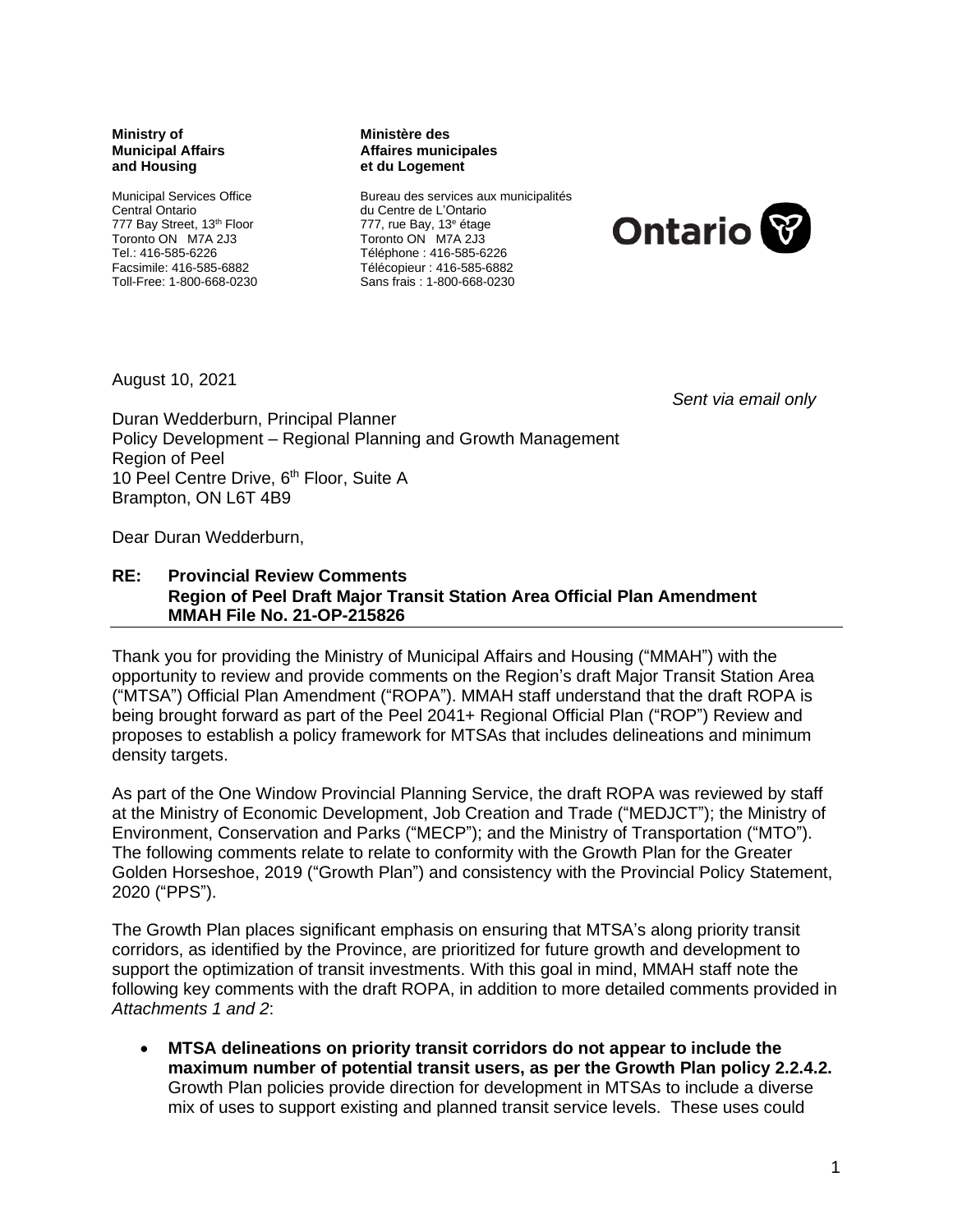include low-density uses (i.e. employment areas and residential neighbourhoods, including those with additional residential units), provincially significant employment zones, and areas determined to be inaccessible due to infrastructure rights-of way from MTSA delineations. Please see more detailed comments regarding opportunities to broaden delineations in *Attachment 1*.

- **Additional information is requested to help rationalize requests for alternative minimum density targets for MTSAs on priority transit corridors, as per Growth Plan policy 2.2.4.4**. It appears that delineations are not capturing the maximum number of potential transit users and therefore it is unclear if alternative minimum density targets are required. The Region is encouraged to broaden delineations and re-examine the need and rationale for an alternative minimum density target. Please see comments in *Attachment 1* regarding opportunities to broaden delineations, in addition to feedback regarding the Region's rationale for alternative targets.
- **Protected MTSAs, undertaken in accordance with subsection 16 (16) of the**  *Planning Act***, must be clearly identified and differentiated.** It appears, based on the draft ROPA (policy 5.6.1.6), that "Planned" MTSAs are being classified as Protected MTSAs, however these station areas do not to meet the requirements of subsection 16(16) of the *Planning Act,* including that they be delineated, have a minimum density target and be located on a high order transit corridor. Please see *Attachment 1* for recommended policy language.

Please note that both the Growth Plan (policies 5.2.3.4 and 5.2.3.7) and PPS (policy 1.2.2), require planning authorities to coordinate planning matters with Indigenous communities. First Nations and Metis communities, whose interests may be impacted by planning decisions, are to be engaged to ensure that they have adequate opportunity to participate fully in the process. Should the Region adopt this draft ROPA, it is requested that information respecting any municipal engagement process be provided to MMAH, including any submissions.

We look forward to continuing to work with Peel Region staff on this draft ROPA. Should you have any questions regarding the above, please do not hesitate to contact me by email at Loralea.Tulloch@ontario.ca or Jennifer Le, Planner, at Jennifer.Le@ontario.ca.

Sincerely,

Lla *Ded* 

Loralea Tulloch Senior Planner, Community Planning and Development (West)

cc. Joy Simms, Principal Planner (A) – Policy Development, Peel Region OGS **MEDJCT MECP** MTO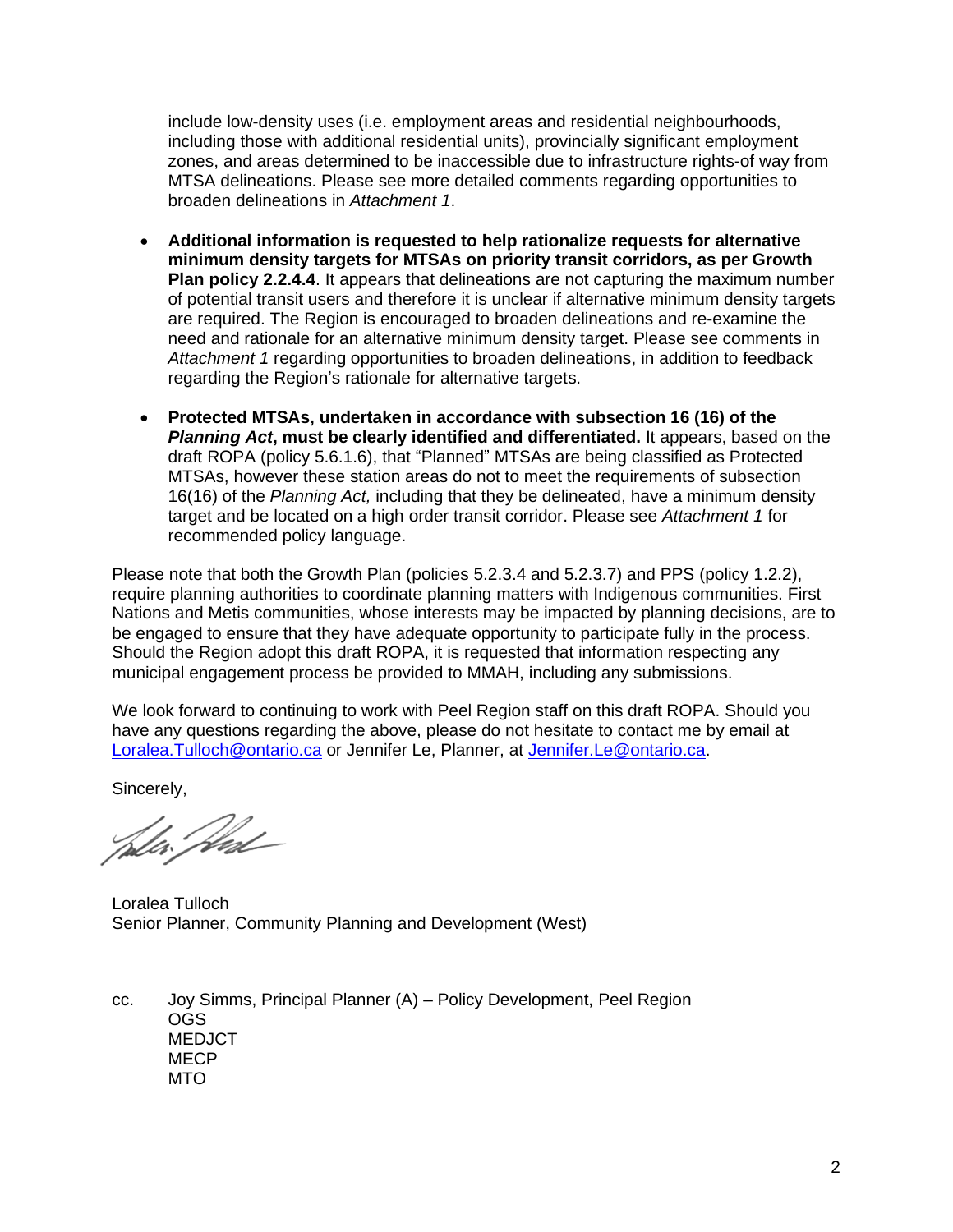# *Attachment 1 – Detailed Provincial Comments on Peel Region's draft MTSA ROPA*

Example – Text highlighted in grey are recommended additions to the proposed policy Example – Text in red with strikethrough are recommended deletions to the proposed policy

| Item No. | <b>OP Section</b>              | <b>Provincial Comment</b>                                                                                                                                                                                                                                                                                                                                                                                                                                                                                                                                                                                                                                                                                | <b>Policy</b><br><b>Reference</b>                        | <b>Requests for Additional Information and Recommended Policy</b><br><b>Modifications</b>                                                                                                                                                                                                                                                                                                                                                                                                                                                                                                                                                                                                                                                                                                                                                                                                                                                                                                                                                                                                                                                                                                                                                                                                                                                                                                                                                           |
|----------|--------------------------------|----------------------------------------------------------------------------------------------------------------------------------------------------------------------------------------------------------------------------------------------------------------------------------------------------------------------------------------------------------------------------------------------------------------------------------------------------------------------------------------------------------------------------------------------------------------------------------------------------------------------------------------------------------------------------------------------------------|----------------------------------------------------------|-----------------------------------------------------------------------------------------------------------------------------------------------------------------------------------------------------------------------------------------------------------------------------------------------------------------------------------------------------------------------------------------------------------------------------------------------------------------------------------------------------------------------------------------------------------------------------------------------------------------------------------------------------------------------------------------------------------------------------------------------------------------------------------------------------------------------------------------------------------------------------------------------------------------------------------------------------------------------------------------------------------------------------------------------------------------------------------------------------------------------------------------------------------------------------------------------------------------------------------------------------------------------------------------------------------------------------------------------------------------------------------------------------------------------------------------------------|
|          |                                | <b>MTSAs on Priority Transit Corridors - Targets and Delineations</b>                                                                                                                                                                                                                                                                                                                                                                                                                                                                                                                                                                                                                                    |                                                          |                                                                                                                                                                                                                                                                                                                                                                                                                                                                                                                                                                                                                                                                                                                                                                                                                                                                                                                                                                                                                                                                                                                                                                                                                                                                                                                                                                                                                                                     |
| 1.       | <b>Schedule</b><br><b>Y7</b>   | The draft ROPA does not appear to map<br>priority transit corridors.                                                                                                                                                                                                                                                                                                                                                                                                                                                                                                                                                                                                                                     | Growth Plan<br>policy 2.2.4.1                            | Priority transit corridors, as shown in Schedule 5, are required to be identified.<br>Although the draft ROPA lists the priority transit corridors in Table Y1, they should<br>also be identified on Schedule Y7 for clarity and to better align with the Growth<br>Plan.                                                                                                                                                                                                                                                                                                                                                                                                                                                                                                                                                                                                                                                                                                                                                                                                                                                                                                                                                                                                                                                                                                                                                                           |
| 2.       | Schedule<br>Y7 and<br>Table Y1 | According to the Region's supplemental<br>information package, provided May 6, 2021<br>("supplemental information package"), lands<br>within the 800 metre radius of stations, to<br>which an alternative minimum density target<br>is being requested, are largely restricted from<br>development or built form with single-<br>detached low density residential.<br>More broadly, according to the Preamble for<br>the draft ROPA, some key assumptions<br>applied to the process of establishing all<br>delineations was to manage the inclusion of<br>low-density residential areas and consider<br>areas with established character and<br>intensification policies by the local<br>municipalities. | Growth Plan<br>policies 2.2.4.2,<br>2.2.4.9 and<br>2.2.6 | The Region should consider including established low-density residential areas in<br>all MTSA delineations located on a priority transit corridor, recognizing<br>opportunities for gentle intensification over time.<br>It is understood that these areas will likely not see a significant increase in<br>density; however, a broader range of low-rise housing types (i.e. semi-detached,<br>duplex, triplex, townhomes and additional residential units) should be considered<br>as infill opportunities to support a modest increase in density, while maintaining<br>the existing character in these areas.<br>In 2019 the Planning Act was amended through More Homes, More Choice:<br>Ontario's Housing Supply Action Plan (Bill 108) to require municipalities to adopt<br>official plan policies and pass zoning by-laws that authorize additional residential<br>units (previously known as second units), in primary residential units (i.e.,<br>detached, semi-detached and row house) and in other buildings on the same<br>property (i.e. ancillary buildings or structures) such as above garages or in coach<br>houses). Additionally, in 2019, Ontario Regulation 299/19 came into effect to<br>remove barriers to the creation of additional residential units.<br>The full range of housing types permitted for additional residential units should be<br>factored into the delineation and minimum density target calculation. |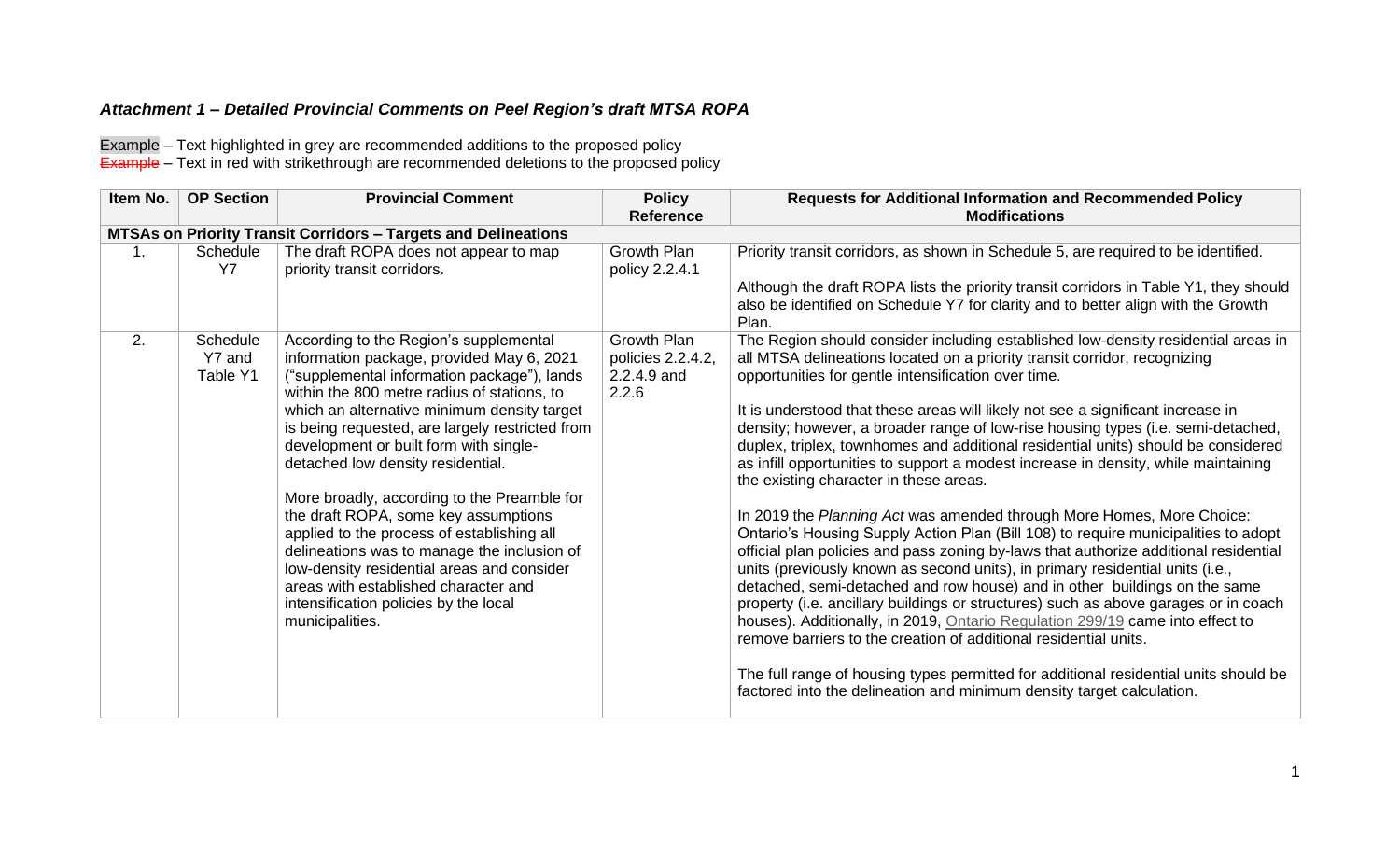| Item No. | <b>OP Section</b>              | <b>Provincial Comment</b>                                                                                                                                                                                                                                                                                                                                                                                                                 | <b>Policy</b><br><b>Reference</b>                                                                     | <b>Requests for Additional Information and Recommended Policy</b><br><b>Modifications</b>                                                                                                                                                                                                                                                                                                                                                                                                                                                                                                                                                                                                                                                                                                                                                                                                                                                                                                                                                                                                                                                                                                                                                                                                                                                                                                              |
|----------|--------------------------------|-------------------------------------------------------------------------------------------------------------------------------------------------------------------------------------------------------------------------------------------------------------------------------------------------------------------------------------------------------------------------------------------------------------------------------------------|-------------------------------------------------------------------------------------------------------|--------------------------------------------------------------------------------------------------------------------------------------------------------------------------------------------------------------------------------------------------------------------------------------------------------------------------------------------------------------------------------------------------------------------------------------------------------------------------------------------------------------------------------------------------------------------------------------------------------------------------------------------------------------------------------------------------------------------------------------------------------------------------------------------------------------------------------------------------------------------------------------------------------------------------------------------------------------------------------------------------------------------------------------------------------------------------------------------------------------------------------------------------------------------------------------------------------------------------------------------------------------------------------------------------------------------------------------------------------------------------------------------------------|
| 3.       | Schedule<br><b>Y7</b>          | According to the Preamble for the draft<br>ROPA, a key assumption applied to the<br>process of establishing all MTSA delineations<br>was to minimize the inclusion of provincially<br>significant employment zones (PSEZ).                                                                                                                                                                                                                | <b>Growth Plan</b><br>policies 2.2.4.8,<br>$2.2.4.5.10 c$ ,<br>2.2.5.14 and 7<br>(PSEZ<br>definition) | The Growth Plan allows the Minister to identify PSEZs as areas that consist of<br>both employment areas and mixed-use areas that contain a significant number of<br>jobs. While not designated in the Growth Plan, PSEZs are intended to protect<br>employment areas from conversion without provincial approval, unless the<br>employment area is located within a MTSA. This approach provides flexibility to<br>municipalities who wish to support mixed use development within MTSAs while<br>maintaining a significant number of jobs.<br>MMAH staff understand that PSEZs containing an employment area may not see<br>a significant increase in density due to more traditional low-density employment<br>uses being most prevalent (e.g. manufacturing, warehousing, etc.).<br>The Growth Plan recognizes that there are lands which accommodate a wide<br>variety of employment uses that are outside of employment areas and provides<br>policy direction to support the retention of jobs as these lands are redeveloped.<br>The Region should reconsider excluding PSEZs within MTSA delineations given<br>their potential to contribute to job creation. The MTSA density target may be met<br>by exclusively residential development, exclusively employment-related<br>development, or a combination of residential and employment-related<br>development (e.g. mixed-use development). |
| 4.       | Schedule<br>Y7 and<br>Table Y1 | According to the Region's supplemental<br>information package, alternative density<br>targets are being sought because<br>development is prohibited or restricted on a<br>significant portion of the MTSA's 800 metre<br>radius due to the Highway 403 right-of-way<br>and/or environmental features, for the<br>following stations or stops:<br><b>Winston Churchill</b><br>Creditview<br><b>Central Parkway</b><br>Cawthra<br>$\bullet$ | <b>Growth Plan</b><br>policies<br>$2.2.4.4.b$ ,<br>2.2.4.8 and<br>2.2.4.9                             | Infrastructure rights-of-way and environmental features should only act as a<br>barrier to including lands within the delineated area if pedestrian access across<br>(e.g. sidewalks, trails) does not exist. There appears to be access across the<br>infrastructure rights-of-way (e.g. Highway 403 right-of way, rail corridors) via<br>north-south arterial/collector roads for all of the aforementioned stations or stops.<br>In the case for Malton GO, a trail, in addition to Airport Road, also provide<br>pedestrian access across the environmental feature to lands north of the station.<br>Environmental features and infrastructure rights-of-way, where development is<br>severely restricted, can be included within the MTSA delineation. The Growth<br>Plan clarifies that development on lands within a delineated area is still subject to<br>relevant provincial and municipal land use planning policies and approval                                                                                                                                                                                                                                                                                                                                                                                                                                                          |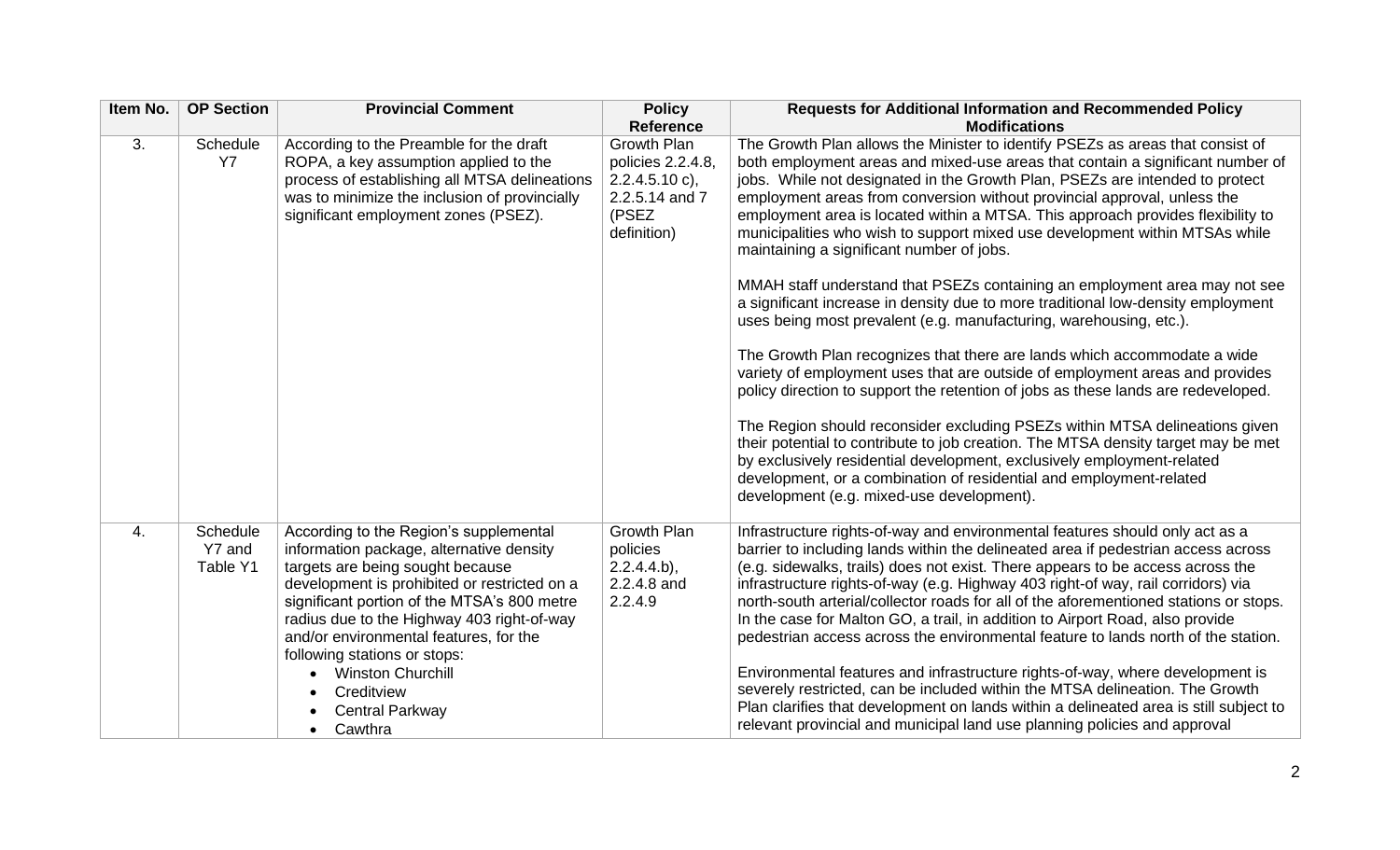| Item No. | <b>OP Section</b> | <b>Provincial Comment</b>                                                                                                                                                                                                                         | <b>Policy</b>                                                                      | <b>Requests for Additional Information and Recommended Policy</b>                                                                                                                                                                                                                                                                                                                                                                                                                                                             |
|----------|-------------------|---------------------------------------------------------------------------------------------------------------------------------------------------------------------------------------------------------------------------------------------------|------------------------------------------------------------------------------------|-------------------------------------------------------------------------------------------------------------------------------------------------------------------------------------------------------------------------------------------------------------------------------------------------------------------------------------------------------------------------------------------------------------------------------------------------------------------------------------------------------------------------------|
|          |                   | Tomken                                                                                                                                                                                                                                            | <b>Reference</b>                                                                   | <b>Modifications</b><br>processes. Additionally, the Growth Plan states that the minimum intensification                                                                                                                                                                                                                                                                                                                                                                                                                      |
|          |                   | <b>Dixie</b><br><b>Malton GO</b>                                                                                                                                                                                                                  |                                                                                    | and density targets do not require or permit development that is not permitted by<br>the PPS, such as hazardous lands.                                                                                                                                                                                                                                                                                                                                                                                                        |
|          |                   |                                                                                                                                                                                                                                                   |                                                                                    | MTSA delineations should therefore be broadened to include lands with access<br>across infrastructure rights-of-way and environmental features.                                                                                                                                                                                                                                                                                                                                                                               |
|          |                   |                                                                                                                                                                                                                                                   |                                                                                    | Lastly, MMAH staff note that for Dixie Station, the Highway 403 right-of-way is<br>well outside of the station's 800 metre radius and only a small portion of lands<br>within the 800-metre radius of Tomken Station appear to contain the Highway 403<br>right-of-way. Additional information is needed to understand how the Highway 403<br>right-of-way would be severely restricting a significant portion of the lands within<br>these delineated areas.                                                                 |
| 5.       | Table Y7          | According to the Region's supplemental<br>information package, alternative density<br>targets are being sought given most<br>passenger activity is from a larger population<br>base than the MTSA itself, for the following<br>stations or stops: | <b>Growth Plan</b><br>policies<br>$2.2.4.4.b$ ,<br>2.2.4.8, 2.2.4.9<br>and 5.2.3.1 | In accordance with Growth Plan policy 2.2.4.4 b), the Minister may approve an<br>alternative MTSA minimum density target where it has been demonstrated that<br>there are a limited number of residents and jobs associated with the built form, but<br>a major trip generator or feeder service will sustain high ridership at the station or<br>stop.                                                                                                                                                                       |
|          |                   | <b>Winston Churchill</b><br>Creditview<br><b>Central Parkway</b><br>$\bullet$<br>Cawthra<br>$\bullet$<br>Tomken<br><b>Dixie</b><br>Malton                                                                                                         |                                                                                    | Further information is needed to understand how major trip generators (i.e.<br>elementary and secondary schools located within the 800-metre radius from the<br>station or stop) and feeder services (i.e. networks of shorter public transit routes,<br>like bus services, which connect to stations or stops on main transit lines and<br>provide service integration within and across municipal boundaries) may sustain<br>high ridership in cases where alternative MTSA minimum density targets are<br>being requested. |
|          |                   | Mineola<br>$\bullet$<br>In many instances, the Region appears to<br>suggest that some MTSAs are considered<br>major trip generators due to elementary and<br>secondary schools located within the 800-<br>metre radius from the station or stop.  |                                                                                    | Additional information is also requested to understand how the inclusion of<br>parking areas would support the achievement of transit-supportive densities within<br>a MTSA, as per policy 2.2.4.9 c) of the Growth Plan.                                                                                                                                                                                                                                                                                                     |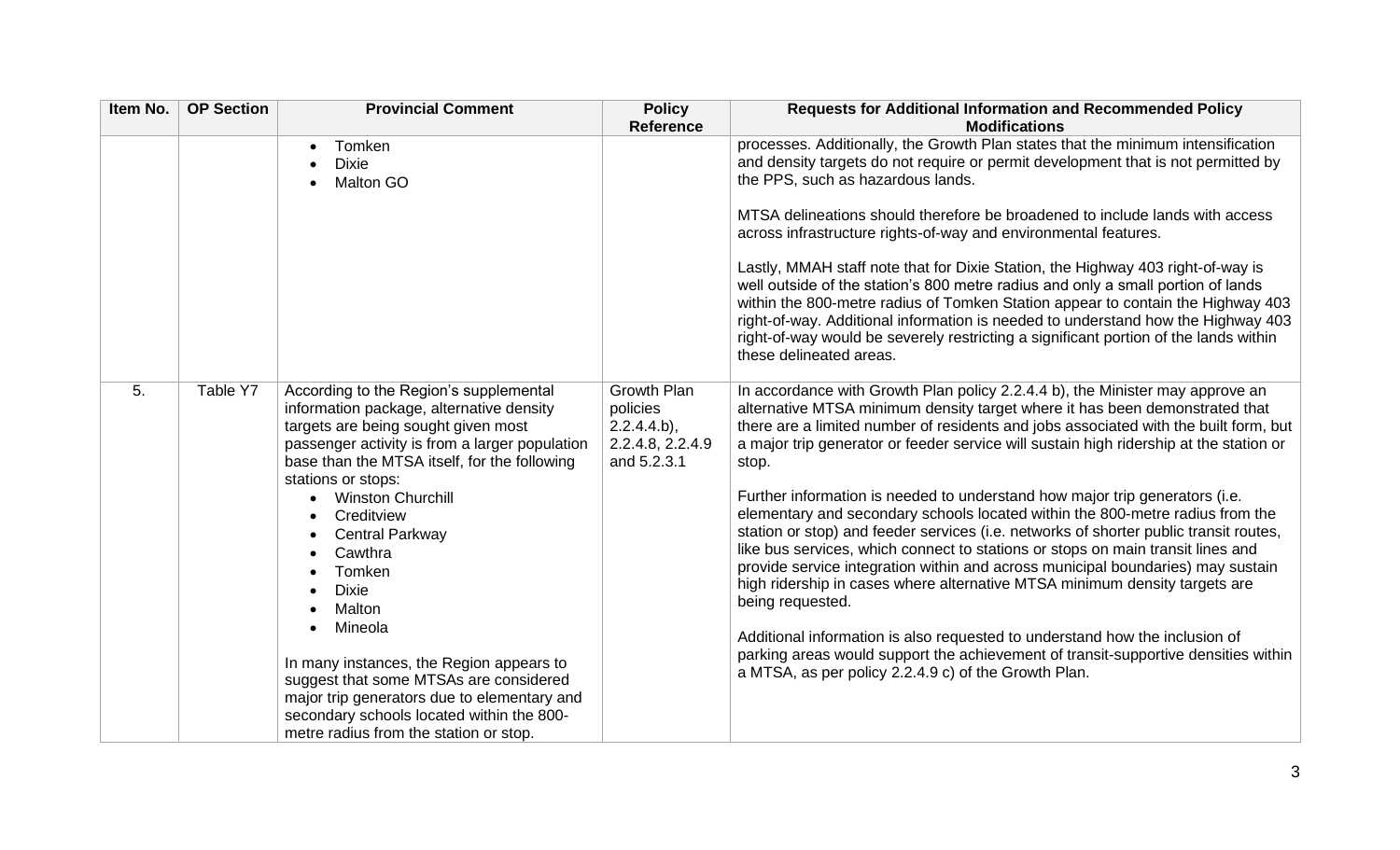| Item No. | <b>OP Section</b>                            | <b>Provincial Comment</b>                                                                                                                                                                                                                                                                                                                                                                                                                                                                                                                                                                                                                                                                                                                                      | <b>Policy</b><br><b>Reference</b>                   | <b>Requests for Additional Information and Recommended Policy</b><br><b>Modifications</b>                                                                                                                                                                                                                                                                                                                                                                                                                                                                                                                                                                                                                                                                                                                                                                                                                                                                                                                                                                                                                                                                                                                                                                                                                                                                                                                                                                                               |
|----------|----------------------------------------------|----------------------------------------------------------------------------------------------------------------------------------------------------------------------------------------------------------------------------------------------------------------------------------------------------------------------------------------------------------------------------------------------------------------------------------------------------------------------------------------------------------------------------------------------------------------------------------------------------------------------------------------------------------------------------------------------------------------------------------------------------------------|-----------------------------------------------------|-----------------------------------------------------------------------------------------------------------------------------------------------------------------------------------------------------------------------------------------------------------------------------------------------------------------------------------------------------------------------------------------------------------------------------------------------------------------------------------------------------------------------------------------------------------------------------------------------------------------------------------------------------------------------------------------------------------------------------------------------------------------------------------------------------------------------------------------------------------------------------------------------------------------------------------------------------------------------------------------------------------------------------------------------------------------------------------------------------------------------------------------------------------------------------------------------------------------------------------------------------------------------------------------------------------------------------------------------------------------------------------------------------------------------------------------------------------------------------------------|
|          |                                              | The Region also appears to suggest that high<br>ridership will be sustained at stations or stops<br>by the presence of drop off areas and parking<br>lots adjacent to stations or stops which<br>encourage passenger use from<br>developments outside of the MTSA<br>boundary. Information is also provided<br>regarding corridor performance statistics for<br>the priority corridors to which these<br>stations/stops are located on.                                                                                                                                                                                                                                                                                                                        |                                                     |                                                                                                                                                                                                                                                                                                                                                                                                                                                                                                                                                                                                                                                                                                                                                                                                                                                                                                                                                                                                                                                                                                                                                                                                                                                                                                                                                                                                                                                                                         |
|          | <b>Hierarchy of MTSAs</b>                    |                                                                                                                                                                                                                                                                                                                                                                                                                                                                                                                                                                                                                                                                                                                                                                |                                                     |                                                                                                                                                                                                                                                                                                                                                                                                                                                                                                                                                                                                                                                                                                                                                                                                                                                                                                                                                                                                                                                                                                                                                                                                                                                                                                                                                                                                                                                                                         |
| 6.       | 5.6.1.6<br>Table Y1<br>and<br>Schedule<br>Y7 | MMAH staff have concerns that the draft<br>ROPA:<br>• appears to be placing higher priority on<br>MTSAs located on priority transit corridors<br>to which an alternative density target<br>would not apply (referred to in the draft<br>ROPA as "primary" MTSAs);<br>• is not clear as to which MTSAs the<br><b>Planning Act's Protected MTSA</b><br>framework applies to. Based on policy<br>5.6.1.6, it appears that "planned" MTSA,<br>which are not delineated and do not have<br>a minimum density target, are being<br>categorized as a Protected MTSA; and<br>• states that "planned" MTSAs will have<br>transit infrastructure which may be<br>misleading since some of these areas are<br>currently unfunded and without a<br>commitment for funding. | <b>Growth Plan</b><br>policies 2.2.4.1<br>and 2.2.1 | It is recommended that the draft ROPA be revised to indicate that all MTSAs<br>along a priority transit corridor are considered "primary" stations to which planning<br>will be prioritized, regardless of whether they have an alternative density target,<br>as per the Growth Plan. For MTSA's not on a priority transit corridor, it is<br>recommended that these stations be referred to as "secondary" MTSAs.<br>MTSA's being implemented under subsection 16(16) of the Planning Act should<br>be clearly identified and differentiated from those not and to which appeal<br>protections would not apply. Only MTSAs that meet criteria under Planning Act<br>subsection 16(16) can be considered a Protected MTSA, including, but not limited<br>to, requirements that they be located on a higher order transit corridor, be<br>delineated and have a minimum density target.<br>To improve transparency and manage expectations, it is recommended that the<br>draft ROPA indicate that transit services, stations or stops within planned MTSAs<br>are at various stages of planning and development and that some stations may be<br>currently unfunded and without a commitment for funding. While MTO and<br>Metrolinx recognize that the Region is proactively undertaking early<br>comprehensive planning work in these areas, any planning work undertaken for<br>unfunded stations or stops will not influence any formal funding commitment by<br>MTO or Metrolinx. |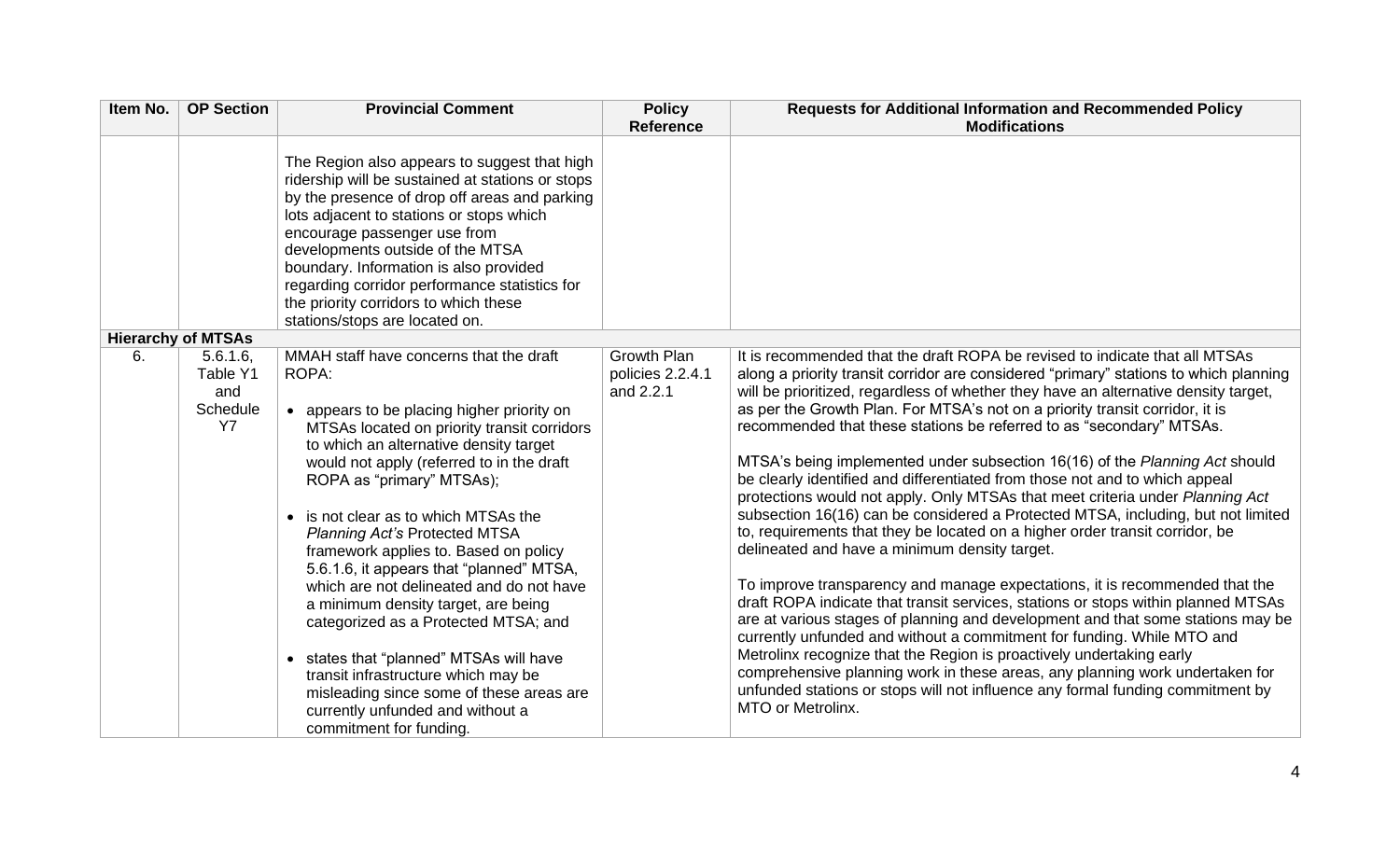| Item No. | <b>OP Section</b> | <b>Provincial Comment</b> | <b>Policy</b><br><b>Reference</b> | <b>Requests for Additional Information and Recommended Policy</b><br><b>Modifications</b>                                                                                                                                                                                                                                                                                                                                                                                                                                                                                                                                                                |
|----------|-------------------|---------------------------|-----------------------------------|----------------------------------------------------------------------------------------------------------------------------------------------------------------------------------------------------------------------------------------------------------------------------------------------------------------------------------------------------------------------------------------------------------------------------------------------------------------------------------------------------------------------------------------------------------------------------------------------------------------------------------------------------------|
|          |                   |                           |                                   | It is recommended that policy 5.6.1.6 be revised as follows (and that Table Y1<br>and Schedule Y7 be updated accordingly):                                                                                                                                                                                                                                                                                                                                                                                                                                                                                                                               |
|          |                   |                           |                                   | "5.6.1.6 Each Protected Major Transit Station Area shall reflect one of the station<br>classifications outlined below and shown on Schedule Y7 to support transit-<br>oriented development and increased ridership. This will be based on the form and<br>function of the station to be established in the official plan of the local municipality:                                                                                                                                                                                                                                                                                                      |
|          |                   |                           |                                   | Primary Major Transit Station Area - Areas delineated in this plan, located<br>a)<br>on priority transit corridors and where planning will be prioritized, including<br>zoning, in a manner that implements the policies of this plan that have<br>existing or planned transit-supportive built forms and can meet or exceed<br>the minimum transit-supportive density target. Primary Major Transit<br>Station Areas are Protected in accordance with subsection 16(16) of the<br>Planning Act.                                                                                                                                                         |
|          |                   |                           |                                   | Secondary Major Transit Station Area - Areas delineated in this plan that<br>b)<br>are not located on priority transit corridors but have been identified as<br>Regionally significant areas for accommodating intensification and higher-<br>density mixed uses in a more compact built form constrained by existing<br>land use patterns and built forms and may require and alternative density<br>target. These stations may take on a commuter station function with a mix<br>or uses that support increased transit ridership. Secondary Major Transit<br>Station Areas are Protected in accordance with subsection 16(16) of the<br>Planning Act. |
|          |                   |                           |                                   | Planned Major Transit Station Area - Areas identified in the Regional<br>$\mathbf{C}$<br>Official Plan which are intended to become Major Transit Station Areas<br>that are not yet delineated but will be when infrastructure planning and<br>investment and/or land use changes unlock potential. Transit infrastructure<br>may be existing and operational, however, in some of these areas transit<br>infrastructure may still be in delivery or currently unfunded and without a<br>commitment for funding."                                                                                                                                        |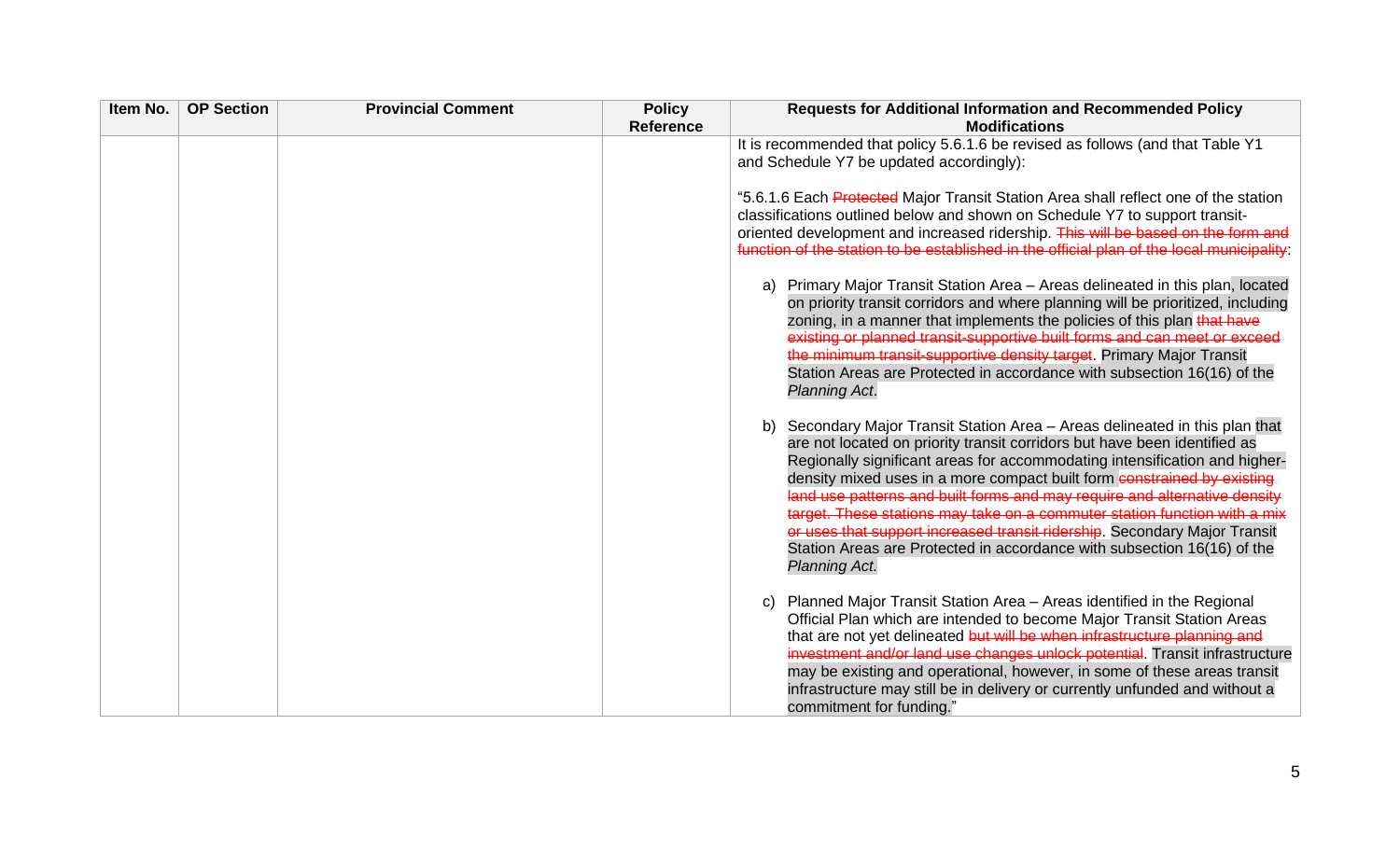| Item No. | <b>OP Section</b>       | <b>Provincial Comment</b>                                                                                                                                                                                                                         | <b>Policy</b><br><b>Reference</b>                        | <b>Requests for Additional Information and Recommended Policy</b><br><b>Modifications</b>                                                                                                                                                                                                                                                                                                                                                                                                                                                                                                                                                                                                                                                                  |
|----------|-------------------------|---------------------------------------------------------------------------------------------------------------------------------------------------------------------------------------------------------------------------------------------------|----------------------------------------------------------|------------------------------------------------------------------------------------------------------------------------------------------------------------------------------------------------------------------------------------------------------------------------------------------------------------------------------------------------------------------------------------------------------------------------------------------------------------------------------------------------------------------------------------------------------------------------------------------------------------------------------------------------------------------------------------------------------------------------------------------------------------|
| 7.       | 5.6.1.6 and<br>Table Y1 | MMAH staff have concerns that draft policy<br>5.6.1.6 c) states that "planned" MTSAs will<br>have transit infrastructure, which may be<br>misleading since some of these areas are<br>currently unfunded and without a commitment<br>for funding. | <b>Growth Plan</b><br>policy 5.2.3.1                     | In addition to the recommended policy revision to policy 5.6.1.6 c) in Item 6, the<br>Region should consider adding a column to Table Y1 which indicates the current<br>status of transportation infrastructure within all MTSAs to improve transparency<br>and ensure a co-ordinated approach is taken regarding transit infrastructure<br>planning between the province, Metrolinx and municipalities. Please see<br>Attachment 2 for station status as provided by MTO/Metrolinx.                                                                                                                                                                                                                                                                       |
|          |                         |                                                                                                                                                                                                                                                   |                                                          | Ensuring MTSAs are Transit-Supportive, Achieve Multi-modal Access and Connect to Major Trip Generators (Growth Plan policy 2.2.4.8)                                                                                                                                                                                                                                                                                                                                                                                                                                                                                                                                                                                                                        |
| 8.       | 5.6.1.4 and<br>5.6.2.3  | These draft policies could be strengthened to<br>ensure proper planning and implementation<br>of active transportation infrastructure.                                                                                                            | <b>Growth Plan</b><br>policy 2.2.4.8                     | For clarity, it is recommended that the Region identify forms of active<br>transportation infrastructure, including sidewalks, bicycle lanes, and bicycle<br>parking, to better align with the Growth Plan.                                                                                                                                                                                                                                                                                                                                                                                                                                                                                                                                                |
|          |                         |                                                                                                                                                                                                                                                   |                                                          | "5.6.1.4 Enhance active transportation connections and infrastructure (including<br>sidewalks, bicycle lanes, and secure bicycle parking) to transit stations and stops<br>to support complete communities, improve multi-modal station access, and to<br>support the Region's modal split target by increasing transit ridership in Peel."<br>It is also recommended that active transportation infrastructure be considered<br>through the development of phasing plans or strategies, as follows:<br>"5.6.2.3 j) a phasing plan or strategy to ensure soft and hard infrastructure is<br>delivered in a manner that supports complete communities, including open space,<br>and accessible public amenities, and active transportation infrastructure;" |
| 9.       | 5.6.2.3                 | The draft ROPA appears to be missing policy<br>which speaks to ensuring all MTSAs will<br>contain connections to local and regional<br>transit services in support of transit service<br>integration.                                             | <b>Growth Plan</b><br>policy 2.2.4.8 a)<br>and section 7 | It is recommended that this policy be revised to provide clarity that connections to<br>both local and regional transit services will be planned for and to<br>better align with the Growth Plan.<br>It is recommended that this policy be revised as follows:<br>"5.6.2.3 k) strategies to support increased multi-modal access and connectivity to<br>local and regional transit services in support of transit service integration;"                                                                                                                                                                                                                                                                                                                    |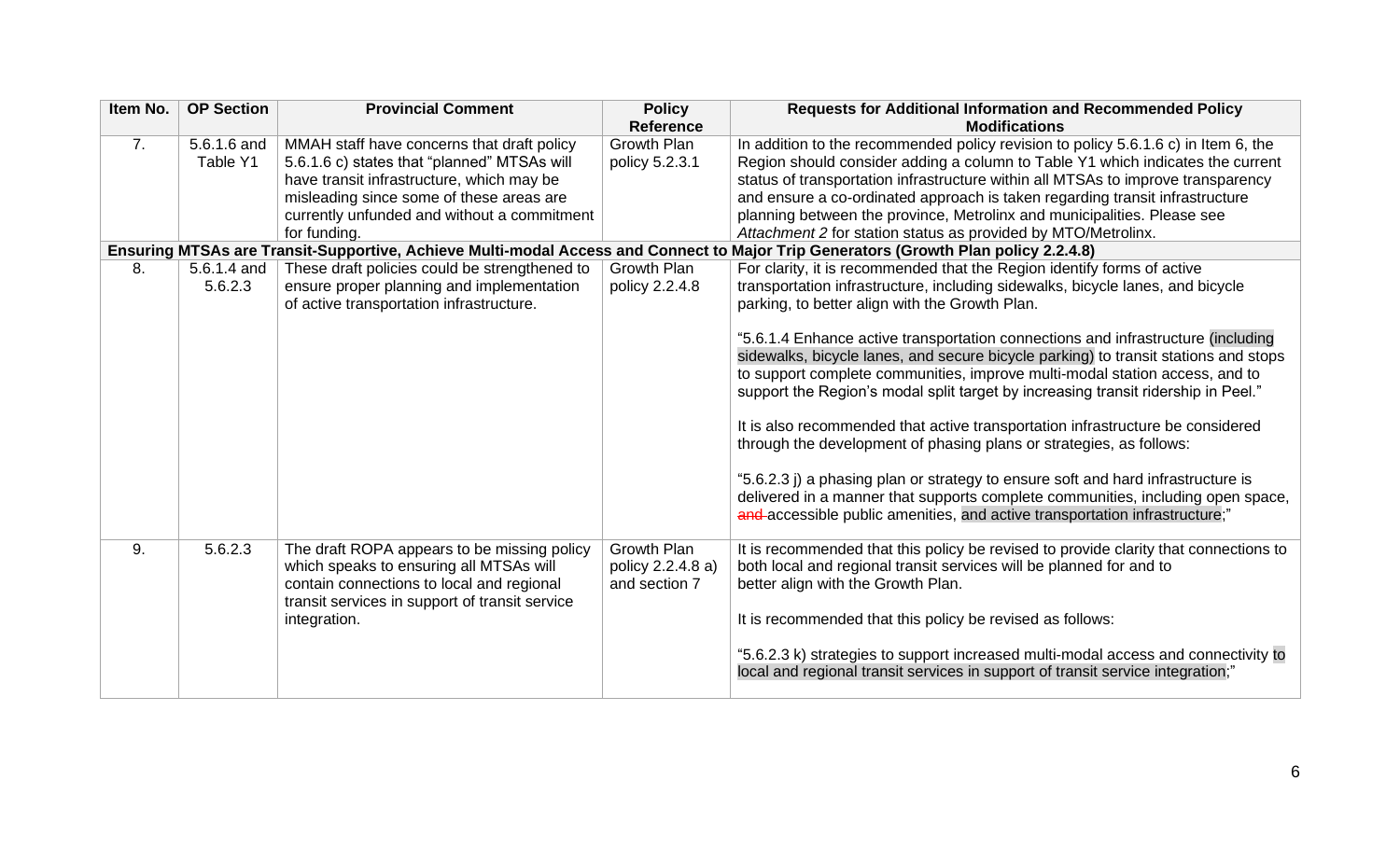| Item No. | <b>OP Section</b> | <b>Provincial Comment</b>                                                                                                               | <b>Policy</b>                               | <b>Requests for Additional Information and Recommended Policy</b>                                                                                         |
|----------|-------------------|-----------------------------------------------------------------------------------------------------------------------------------------|---------------------------------------------|-----------------------------------------------------------------------------------------------------------------------------------------------------------|
|          |                   |                                                                                                                                         | <b>Reference</b>                            | <b>Modifications</b>                                                                                                                                      |
|          |                   |                                                                                                                                         |                                             | For clarity, it is also recommended that the Region add the term "transit service                                                                         |
|          |                   |                                                                                                                                         |                                             | integration" to it's official plan glossary and provide a definition which conforms to                                                                    |
|          |                   |                                                                                                                                         |                                             | that found in section 7 of the Growth Plan.                                                                                                               |
|          |                   | Ensuring Provincial Approval for Future Changes to Protected MTSAs (Planning Act Section 16)                                            |                                             |                                                                                                                                                           |
| 10.      | 7.2.2.9           | This draft policy allows for minor corrections<br>to a MTSA delineation to occur without an<br>amendment to the Region's official plan, | <b>Planning Act</b><br>subsection<br>16(18) | Any changes to the boundaries of a PMTSA delineation, even if minor, would be<br>subject to the Minister's approval.                                      |
|          |                   | provided that the purpose, effect, intent,<br>meaning and substance of the official plan is                                             |                                             | It is recommended that this policy be revised as follows:                                                                                                 |
|          |                   | maintained.                                                                                                                             |                                             | "7.2.2.9 f) a Major Transit Station Area station or stop location or delineation to                                                                       |
|          |                   |                                                                                                                                         |                                             | reflect the actual built infrastructure or applicable information regarding location                                                                      |
|          |                   |                                                                                                                                         |                                             | from technical studies."                                                                                                                                  |
|          |                   | Supporting and Co-ordinating Development within all MTSAs (Growth Plan policies 2.2.4.9 and 5.2.3.1)                                    |                                             |                                                                                                                                                           |
| 11.      | 5.6.1.5           | This draft policy uses the term "second units",<br>which is outdated.                                                                   | <b>Planning Act</b><br>subsection           | The term "secondary units" was replaced in the Planning Act with "additional<br>residential units" in 2019 through the More Homes, More Choice: Ontario's |
|          |                   |                                                                                                                                         | $16(3)$ ; and                               | Housing Supply Action Plan (Bill 108).                                                                                                                    |
|          |                   |                                                                                                                                         | Growth Plan                                 |                                                                                                                                                           |
|          |                   |                                                                                                                                         | policy 2.2.4.9 a)                           | It is recommended that this policy be revised as follows:                                                                                                 |
|          |                   |                                                                                                                                         |                                             | "5.6.1.5 Where appropriate, support a mix of multi-unit housing, including                                                                                |
|          |                   |                                                                                                                                         |                                             | affordable housing, rental housing, and additional residential units second units."                                                                       |
| 12.      | 5.6.2.3           | The draft ROPA does not appear to contain                                                                                               | Growth Plan                                 |                                                                                                                                                           |
|          | (new policy)      | policy which speaks to the importance of<br>fostering collaboration and co-ordination with                                              | policy 2.2.4.9 b),<br>and 5.2.3.1           | It is recommended that the Region add the following new policy:                                                                                           |
|          |                   | public and private sectors to support                                                                                                   |                                             | "5.6.2.3 p) fostered collaboration between public and private sectors to support                                                                          |
|          |                   | development within MTSAs, as per the                                                                                                    |                                             | development within all Major Transit Station Areas, such as joint development                                                                             |
|          |                   | Growth Plan.                                                                                                                            |                                             | projects."                                                                                                                                                |
| 13.      | 5.6.2.3           | The draft ROPA does not appear to contain                                                                                               | <b>Growth Plan</b>                          |                                                                                                                                                           |
|          | (new policy)      | policy which states that development within                                                                                             | policy 2.2.4.9 c)                           | It is recommended that the Region add the following new policy:                                                                                           |
|          |                   | MTSAs will be supported by providing                                                                                                    |                                             |                                                                                                                                                           |
|          |                   | alternative development standards, as per<br>the Growth Plan.                                                                           |                                             | "5.6.2.3 q) alternative development standards to support development within all<br>Major Transit Station Areas, such as reduced parking standards."       |
|          |                   |                                                                                                                                         |                                             |                                                                                                                                                           |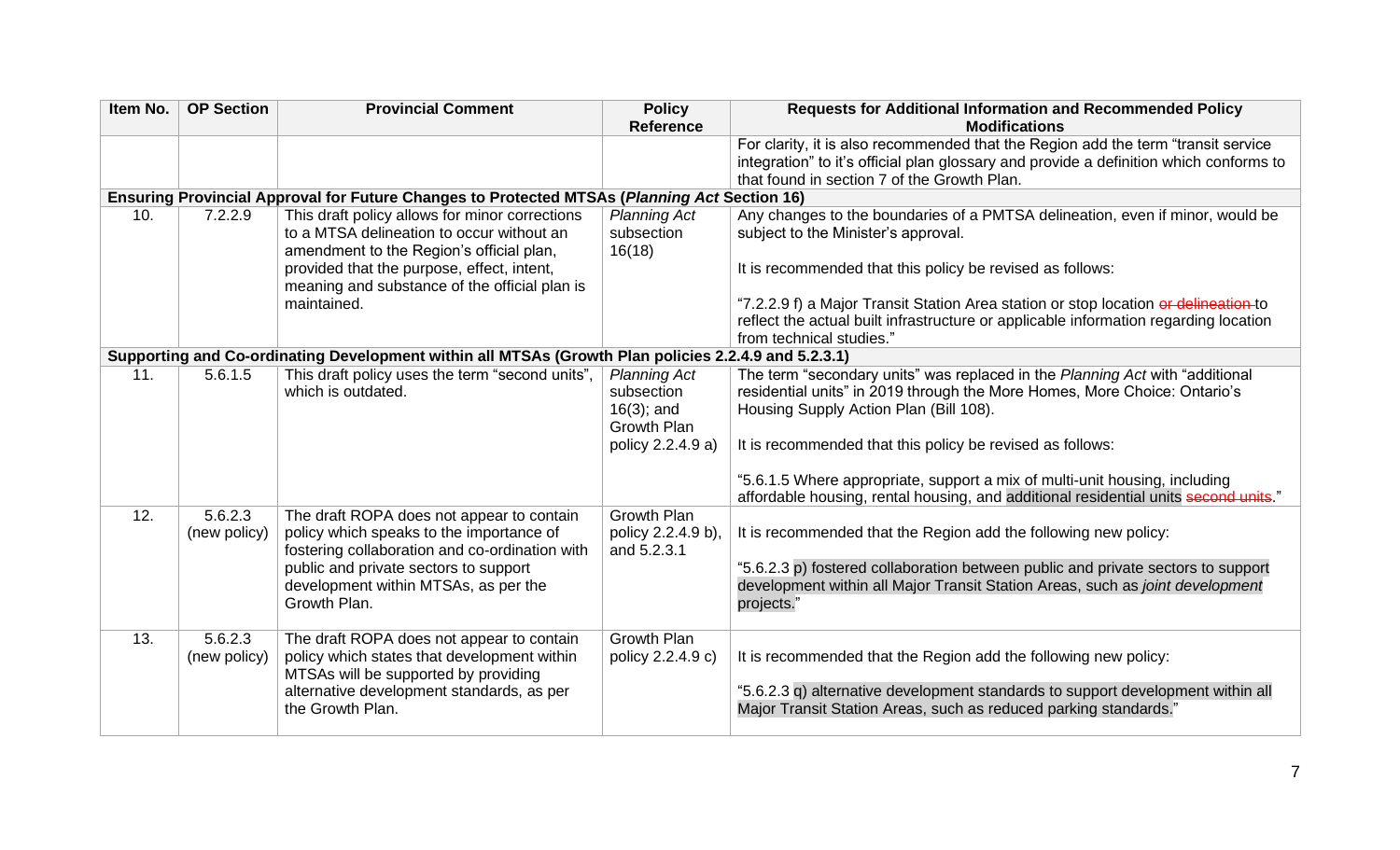| Item No. | <b>OP Section</b>                        | <b>Provincial Comment</b>                                                                                                                                                                                                                                                                                                                | <b>Policy</b><br><b>Reference</b> | <b>Requests for Additional Information and Recommended Policy</b><br><b>Modifications</b>                                                                                                                                                                                                                                                                                                                            |
|----------|------------------------------------------|------------------------------------------------------------------------------------------------------------------------------------------------------------------------------------------------------------------------------------------------------------------------------------------------------------------------------------------|-----------------------------------|----------------------------------------------------------------------------------------------------------------------------------------------------------------------------------------------------------------------------------------------------------------------------------------------------------------------------------------------------------------------------------------------------------------------|
|          |                                          | Identifying and Protecting Lands Adjacent to or near Higher Order Transit Corridors and Facilities (Growth Plan policy 2.2.4.11)                                                                                                                                                                                                         |                                   |                                                                                                                                                                                                                                                                                                                                                                                                                      |
| 14.      | 5.6.2.3                                  | This draft policy speaks to the need to protect<br>lands for future transit infrastructure,<br>however, is missing reference the need to<br>also identify these lands, as per the Growth<br>Plan.                                                                                                                                        | Growth Plan<br>policy 2.2.4.11    | It is recommended that this policy be revised to better align with the Growth Plan.<br>"5.6.2.3 g) protect and identify lands that may be required for future enhancement<br>or expansion of transit infrastructure in collaboration with municipal and provincial<br>transit authorities"                                                                                                                           |
|          | <b>Technical Comments</b>                |                                                                                                                                                                                                                                                                                                                                          |                                   |                                                                                                                                                                                                                                                                                                                                                                                                                      |
| 15.      | Table $Y1 -$<br>Hurontario<br><b>LRT</b> | The draft ROPA references "Sir Lou" station,<br>which does not reflect the station's name in<br>public documents.                                                                                                                                                                                                                        | N/A                               | It is recommended that the station name "Sir Lou" be changed to "County Court".<br>Please see Attachment 2.                                                                                                                                                                                                                                                                                                          |
| 16.      | Table $Y1 -$<br>407 BRT                  | MMAH staff note the following technical<br>comments on the draft ROPA regarding the<br>407 BRT:<br>the 407 BRT heading does not reflect<br>anticipated light rail transit service<br>Winston Churchill, Mavis and<br>$\bullet$<br>Bramalea/Torbram stations were not<br>included in the approved 407<br>Transitway EA/TPAP final designs | N/A                               | It is recommended that:<br>"407 BRT" be re-labeled as "407 Transitway (BRT/LRT)"<br>$\bullet$<br>Within the 407 BRT, Winston Churchill, Mavis and Bramalea/Torbram<br>stations should be deleted as these stations will not exist<br>Winston Churchill Station on the 407 BRT should be replaced with "Lisgar"<br>GO", as the 407 Transitway will connect directly to Lisgar GO station.<br>Please see Attachment 2. |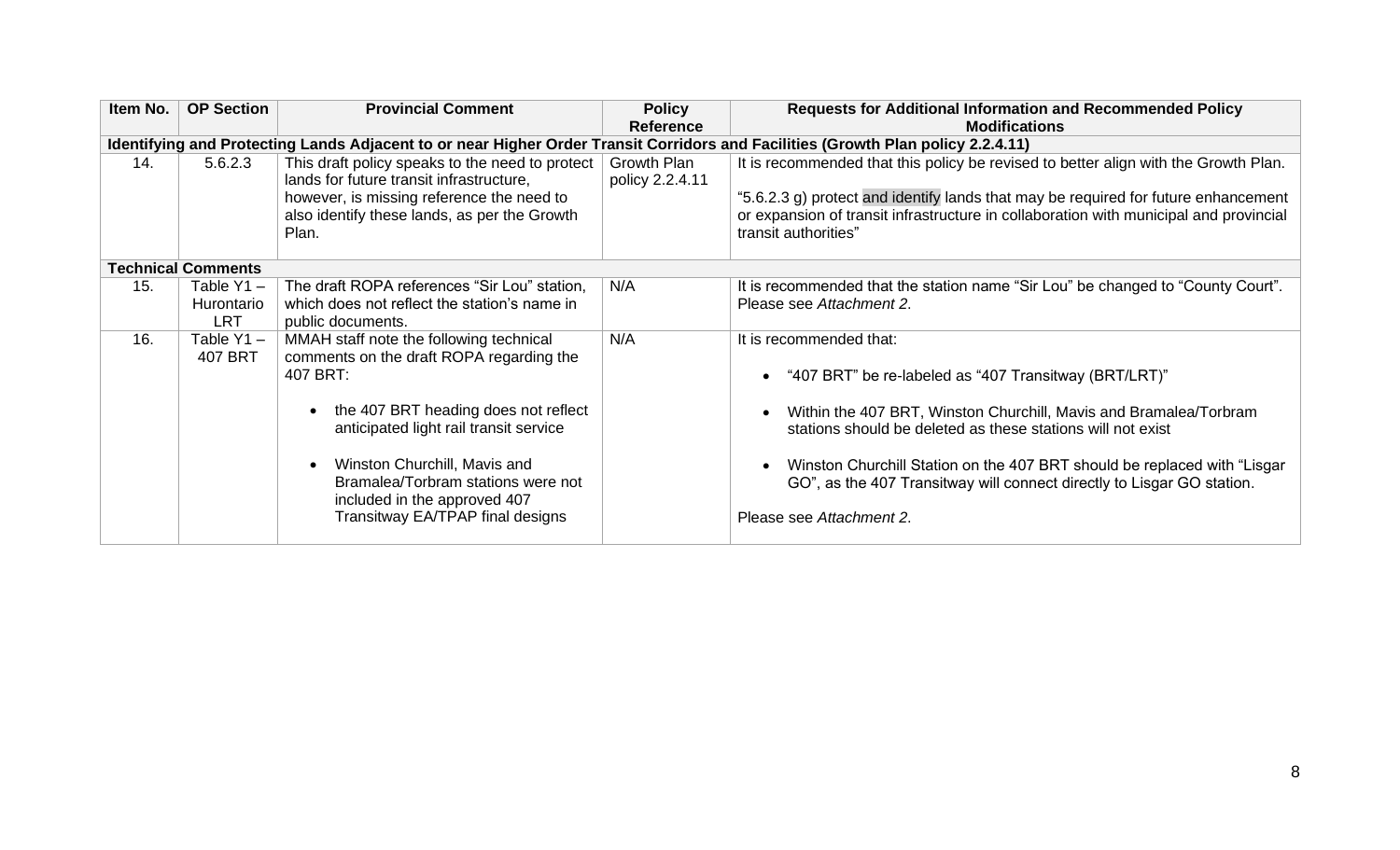## *Attachment 2: Proposed Amendments to Peel Region draft MTSA Table Y1 - Station Status*

Further to items 7, 15 and 16 in *Attachment 1*, please see below for the status of each station identified in the Peel draft MTSA ROPA as well as additional technical changes.

Example – Text highlighted in grey are recommended additions to the proposed policy Example – Text in red with strikethrough are recommended deletions to the proposed policy

## **Stations Status Description:**

- 1. Existing: Transit infrastructure projects that are built and operational.
- 2. In Delivery: Transit infrastructure projects that are actively being implemented; includes all stages of delivery once funding has been confirmed and publicly announced (detailed design work, procurement, construction).
- 3. Unfunded: Transit infrastructure projects that have been identified in planning documents as future potential transit investments, but are not yet in delivery.

| Table Y1 - Minimum Densities for Major Transit Station Areas |                 |                                      |                     |                           |                                         |                                      |                                      |                                                             |  |
|--------------------------------------------------------------|-----------------|--------------------------------------|---------------------|---------------------------|-----------------------------------------|--------------------------------------|--------------------------------------|-------------------------------------------------------------|--|
|                                                              | Code            | <b>Stop/Station</b><br><b>Name</b>   | <b>Municipality</b> | <b>Classificati</b><br>on | <b>Additional</b><br><b>Policy Area</b> | <b>Minimu</b><br>m<br><b>Density</b> | <b>Provincial</b><br>Designati<br>on | <b>Stop/Station</b><br><b>Status (As</b><br>of May<br>2021) |  |
|                                                              | HLRT-<br>$1 *$  | Port Credit GO                       | Mississauga         | Primary                   |                                         | 200                                  | <b>PTC</b>                           | In delivery <sup>1</sup>                                    |  |
|                                                              | HLRT -<br>$2*$  | <b>Mineola</b>                       | Mississauga         | Secondary                 | ٠                                       | 50                                   | <b>PTC</b>                           | In delivery                                                 |  |
|                                                              | HLRT -<br>$3*$  | North Service                        | Mississauga         | Primary                   | Urban<br>Growth<br>Centre               | 300                                  | <b>PTC</b>                           | In delivery                                                 |  |
|                                                              | HLRT -<br>$4*$  | Queensway                            | Mississauga         | Primary                   | Urban<br>Growth<br>Centre               | 300                                  | <b>PTC</b>                           | In delivery                                                 |  |
|                                                              | HLRT-<br>$5*$   | Dundas                               | Mississauga         | Primary                   | Urban<br>Growth<br>Centre               | 300                                  | <b>PTC</b>                           | In delivery                                                 |  |
| Hurontario<br><b>LRT</b>                                     | HLRT-<br>$6*$   | Cooksville GO                        | Mississauga         | Primary                   | Urban<br>Growth<br>Centre               | 300                                  | <b>PTC</b>                           | In delivery                                                 |  |
|                                                              | HLRT-<br>$7 *$  | Fairview<br>(Central<br>Parkway)     | Mississauga         | Primary                   | Urban<br>Growth<br>Centre               | 300                                  | <b>PTC</b>                           | In delivery                                                 |  |
|                                                              | HLRT-<br>$8*$   | Burnhamthorp<br>e (Matthews<br>Gate) | Mississauga         | Primary                   | Urban<br>Growth<br>Centre               | 400                                  | <b>PTC</b>                           | In delivery                                                 |  |
|                                                              | HLRT -<br>9     | Main                                 | Mississauga         | Primary                   | Urban<br>Growth<br>Centre               | 400                                  |                                      | <b>Unfunded</b>                                             |  |
|                                                              | HLRT-<br>10     | Duke of York                         | Mississauga         | Primary                   | Urban<br>Growth<br>Centre               | 400                                  |                                      | <b>Unfunded</b>                                             |  |
|                                                              | HLRT -<br>$11*$ | <b>City Centre</b>                   | Mississauga         | Primary                   | Urban<br>Growth<br>Centre               | 400                                  | <b>PTC</b>                           | In delivery                                                 |  |

<sup>1</sup> Note that the Port Credit GO station exists, but the connection to the Hurontario LRT does not – as a result this station is labelled as "In Delivery" and further down the GO station itself is labelled "Existing".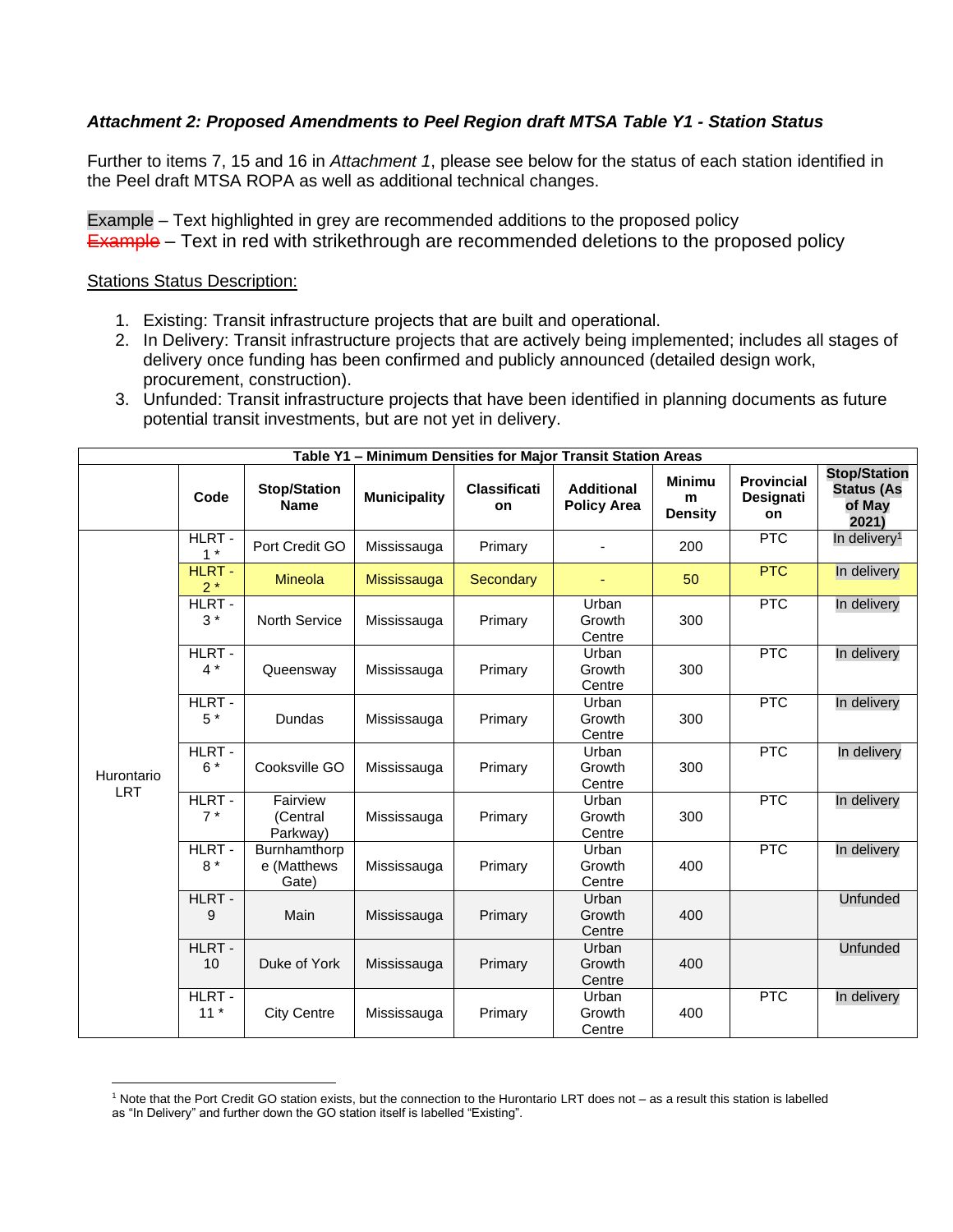|                             | HLRT -<br>$12*$       | <b>Robert Speck</b>            | Mississauga                   | Primary   | Urban<br>Growth<br>Centre        | 400 | <b>PTC</b> | In delivery     |
|-----------------------------|-----------------------|--------------------------------|-------------------------------|-----------|----------------------------------|-----|------------|-----------------|
|                             | HLRT -<br>$13*$       | Eglinton                       | Mississauga                   | Primary   | $\overline{\phantom{a}}$         | 300 | PTC        | In delivery     |
|                             | HLRT -<br>$14*$       | <b>Bristol</b>                 | Mississauga                   | Primary   | $\overline{\phantom{a}}$         | 160 | <b>PTC</b> | In delivery     |
|                             | HLRT-<br>$15*$        | Matheson                       | Mississauga                   | Primary   | $\overline{\phantom{a}}$         | 160 | <b>PTC</b> | In delivery     |
|                             | HLRT -<br>$16*$       | <b>Britannia</b>               | Mississauga                   | Primary   | $\overline{\phantom{a}}$         | 160 | <b>PTC</b> | In delivery     |
|                             | HLRT-<br>$17 *$       | <b>Courtney Park</b>           | Mississauga                   | Primary   | Ξ.                               | 160 | PTC        | In delivery     |
|                             | HLRT -<br>$18*$       | Derry                          | Mississauga                   | Primary   | Ξ.                               | 160 | PTC        | In delivery     |
|                             | HLRT-<br>$19*$        | Highway 407                    | Mississauga                   | Primary   | ÷,                               | 160 | <b>PTC</b> | <b>Unfunded</b> |
|                             | HLRT -<br>20 $*$      | Ray Lawson                     | <b>Brampton</b>               | Primary   | $\overline{\phantom{a}}$         | 160 | <b>PTC</b> | In delivery     |
|                             | HLRT -<br>$21 *$      | Sir Lou<br><b>County Court</b> | Combined;<br>See HLRT -<br>20 |           |                                  |     | PTC        | In delivery     |
|                             | HLRT -<br>$22*$       | Gateway<br>Terminal            | <b>Brampton</b>               | Primary   | $\blacksquare$                   | 160 | PTC        | In delivery     |
|                             | HLRT -<br>23          | Charolais                      | Combined;<br>See HLRT -<br>22 |           |                                  |     |            | <b>Unfunded</b> |
|                             | HLRT-<br>24           | Nanwood                        | <b>Brampton</b>               | Planned   |                                  | N/A |            | <b>Unfunded</b> |
|                             | HLRT-<br>25           | Queen at<br>Wellington         | Combined;<br>See KIT - 3      |           |                                  |     |            | <b>Unfunded</b> |
|                             | $\overline{MIL} - 1$  | Lisgar GO                      | Mississauga                   | Planned   | $\overline{\phantom{a}}$         | N/A |            | Existing        |
|                             | $MIL - 2$             | Meadowvale<br>GO               | Mississauga                   | Planned   |                                  | N/A |            | Existing        |
|                             | $MIL - 3$             | Streetsville<br>GO             | Mississauga                   | Planned   |                                  | N/A |            | Existing        |
| Milton GO                   | $MIL - 4$             | Erindale GO                    | Mississauga                   | Planned   | $\overline{\phantom{a}}$         | N/A |            | Existing        |
|                             | $MIL - 5$             | Cooksville GO                  | Combined;<br>See HLRT -<br>6  |           |                                  |     |            | Existing        |
|                             | $MIL - 6$             | Dixie GO                       | Combined;<br>See DUN -<br>16  |           |                                  |     |            | Existing        |
|                             | $KIT - 1$             | <b>Malton GO</b>               | Mississauga                   | Secondary | Ξ                                | 100 | <b>PTC</b> | Existing        |
|                             | $KIT - 2$             | Bramalea GO                    | <b>Brampton</b>               | Primary   | ٠                                | 150 | PTC        | Existing        |
| Kitchener<br>GO             | $KIT - 3$             | <b>Brampton GO</b>             | <b>Brampton</b>               | Primary   | Urban<br>Growth<br>Centre        | 200 | PTC        | Existing        |
|                             | $KIT - 4$             | Mount<br>Pleasant GO           | <b>Brampton</b>               | Primary   | Designated<br>Greenfield<br>Area | 150 | <b>PTC</b> | Existing        |
| Lakeshore                   | <b>LWGO</b><br>$-1$ * | Port Credit GO                 | Combined;<br>See HLRT -<br>1  |           |                                  |     | PTC        | Existing        |
| West GO                     | LWGO<br>$-2*$         | Clarkson GO                    | Mississauga                   | Primary   | $\overline{\phantom{a}}$         | 150 | PTC        | Existing        |
| 403 BRT                     | $403 - 1$             | Ridgeway                       | Mississauga                   | Planned   | $\overline{\phantom{a}}$         | N/A |            | <b>Unfunded</b> |
| (Mississauga<br>Transitway) | $403 - 2$             | Winston<br><b>Churchill</b>    | Mississauga                   | Secondary |                                  | 100 | PTC        | Existing        |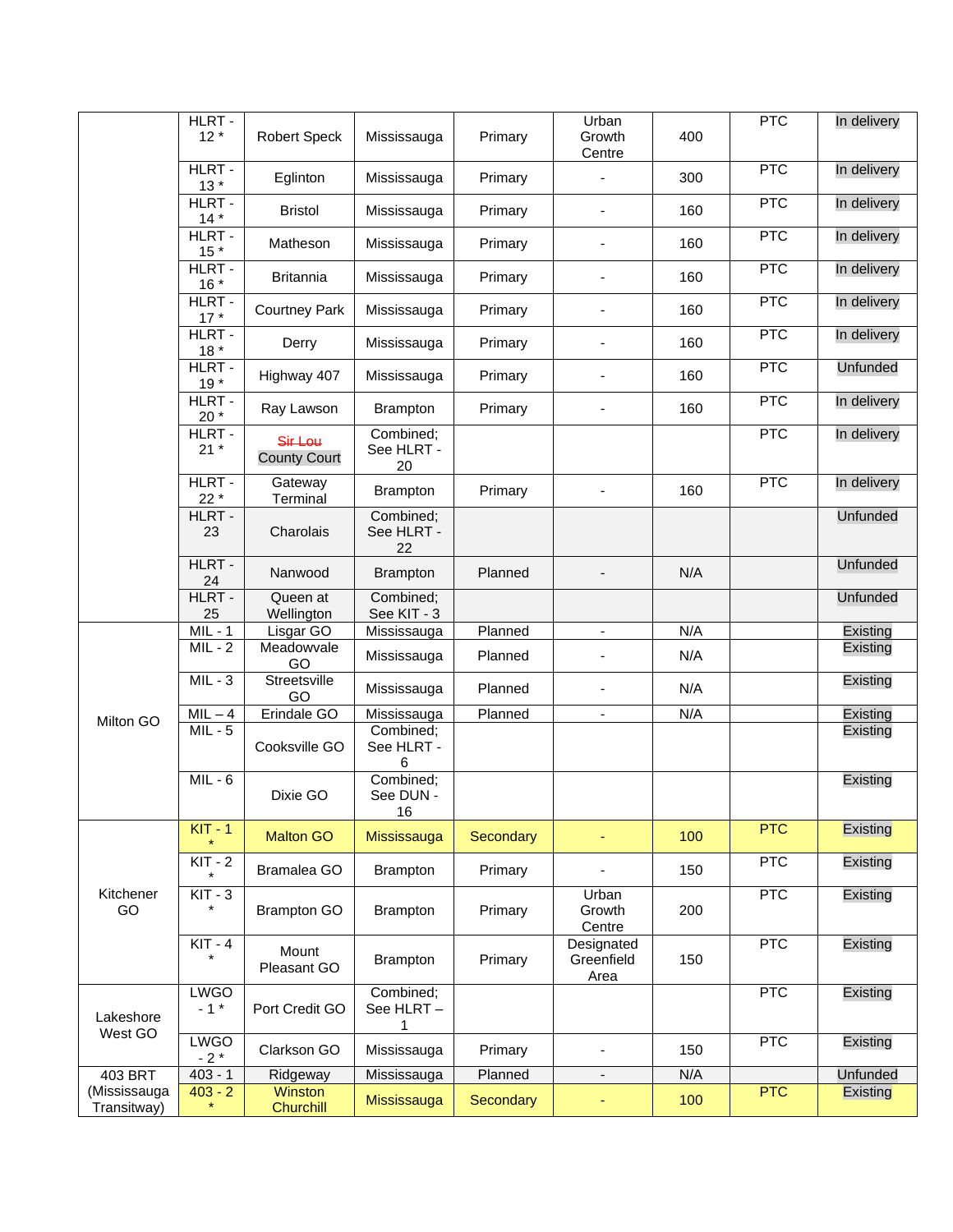|                            | $403 - 3$         | Erin Mills               | Mississauga                   | Primary          |                              | 160 | PTC        | Existing        |
|----------------------------|-------------------|--------------------------|-------------------------------|------------------|------------------------------|-----|------------|-----------------|
|                            | $403 - 4$         | Creditview               | Mississauga                   | Secondary        | ٠                            | 50  | PTC        | <b>Unfunded</b> |
|                            | $403 - 5$         | <b>City Centre</b>       | Combined;<br>See HLRT -<br>11 |                  |                              |     | PTC        | Existing        |
|                            | $403 - 6$         | Central<br>Parkway       | Mississauga                   | <b>Secondary</b> | $\blacksquare$               | 100 | PTC        | Existing        |
|                            | $403 - 7$         | Cawthra                  | Mississauga                   | Secondary        | $\blacksquare$               | 50  | PTC        | Existing        |
|                            | $403 - 8$         | <b>Tomken</b>            | Mississauga                   | <b>Secondary</b> | ÷                            | 100 | PTC        | Existing        |
|                            | $403 - 9$         | <b>Dixie</b>             | Mississauga                   | <b>Secondary</b> | $\blacksquare$               | 100 | <b>PTC</b> | Existing        |
|                            | $403 -$<br>$10*$  | Tahoe                    | Mississauga                   | Primary          | $\overline{\phantom{a}}$     | 160 | PTC        | Existing        |
|                            | $403 -$<br>$11 *$ | Etobicoke<br>Creek       | Mississauga                   | Primary          | $\overline{\phantom{0}}$     | 160 | <b>PTC</b> | Existing        |
|                            | $403 -$<br>$12*$  | Spectrum                 | Mississauga                   | Primary          | $\overline{\phantom{0}}$     | 160 | <b>PTC</b> | Existing        |
|                            | $403 -$<br>$13*$  | Orbitor                  | Mississauga                   | Primary          | $\overline{\phantom{a}}$     | 160 | PTC        | Existing        |
|                            | $403 -$<br>$14*$  | Renforth                 | Mississauga                   | Primary          | $\overline{\phantom{a}}$     | 160 | <b>PTC</b> | Existing        |
|                            | DUN-<br>1         | Ridgeway                 | Mississauga                   | Primary          | Ξ.                           | 160 |            | <b>Unfunded</b> |
|                            | DUN-<br>2         | Winston<br>Churchill     | Mississauga                   | Primary          |                              | 160 |            | Unfunded        |
|                            | DUN-<br>3         | Glen Erin                | Mississauga                   | Primary          |                              | 160 |            | Unfunded        |
|                            | DUN-<br>4         | <b>Erin Mills</b>        | Mississauga                   | <b>Secondary</b> | Ξ                            | 100 |            | <b>Unfunded</b> |
|                            | DUN -<br>5        | <b>UTM</b>               | Mississauga                   | <b>Secondary</b> | Ξ                            | 50  |            | Unfunded        |
|                            | DUN-<br>6         | Credit<br>Woodlands      | Mississauga                   | Secondary        | Ξ                            | 100 |            | Unfunded        |
|                            | DUN-<br>7         | Erindale<br>Station      | Mississauga                   | Primary          | $\overline{\phantom{0}}$     | 160 |            | Unfunded        |
| Dundas<br>BRT <sup>2</sup> | DUN-<br>8         | Wolfedale                | Mississauga                   | Primary          | $\overline{\phantom{a}}$     | 160 |            | Unfunded        |
|                            | DUN-<br>9         | Clayhill                 | Mississauga                   | Secondary        |                              | 100 |            | Unfunded        |
|                            | DUN-<br>10        | Confederation<br>Parkway | Mississauga                   | Primary          |                              | 160 |            | In delivery     |
|                            | DUN -<br>11       | Hurontario               | Combined;<br>See HLRT -<br>5  |                  |                              |     |            | In delivery     |
|                            | $DUN -$<br>12     | Kirwin/Camilla           | Mississauga                   | Primary          |                              | 160 |            | In delivery     |
|                            | DUN-<br><u>13</u> | Grenville                | Mississauga                   | Primary          | ä,                           | 160 |            | In delivery     |
|                            | DUN-<br>14        | Cawthra                  | Mississauga                   | Primary          | $\qquad \qquad \blacksquare$ | 160 |            | In delivery     |
|                            | DUN -<br>15       | Tomken                   | Mississauga                   | Primary          | $\overline{\phantom{a}}$     | 160 |            | In delivery     |

<sup>2</sup> Mississauga has received ICIP funding for this 7.2km section of the Dundas BRT.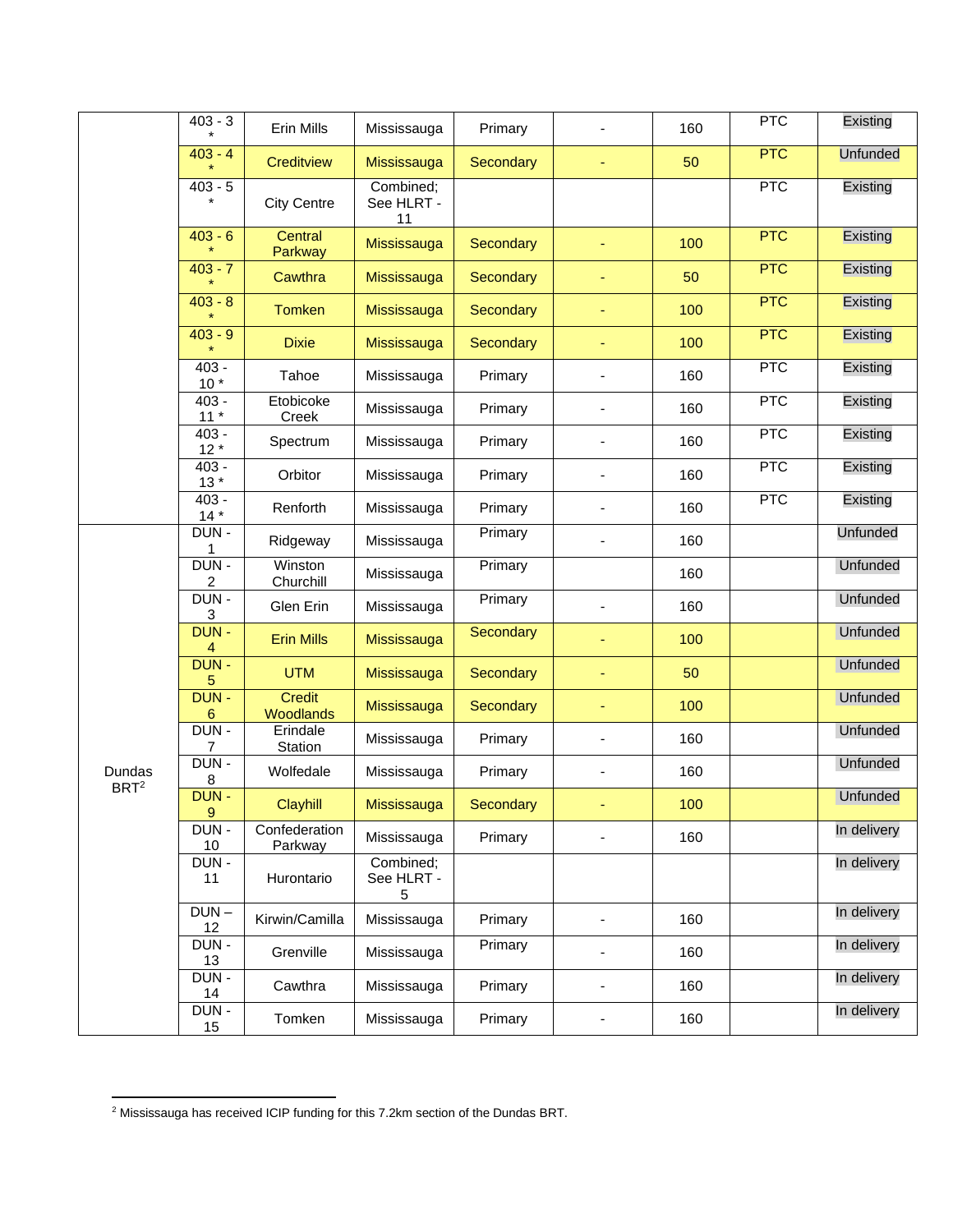|                            | DUN-<br>16  | Dixie GO3                                     | Mississauga                   | Primary |                                         | 160              | In delivery     |
|----------------------------|-------------|-----------------------------------------------|-------------------------------|---------|-----------------------------------------|------------------|-----------------|
|                            | DUN-<br>17  | Wharton                                       | Mississauga                   | Primary |                                         | 160              | In delivery     |
|                            | QUE -<br>1  | Centre St.                                    | Brampton                      | Primary | Urban<br>Growth<br>Centre               | 160              | <b>Unfunded</b> |
|                            | QUE -<br>2  | Kennedy                                       | <b>Brampton</b>               | Primary | Urban<br>Growth<br>Centre               | 160              | <b>Unfunded</b> |
|                            | QUE -<br>3  | Rutherford                                    | <b>Brampton</b>               | Primary | Urban<br>Growth<br>Centre               | 160              | <b>Unfunded</b> |
|                            | QUE -<br>4  | Laurelcrest                                   | <b>Brampton</b>               | Planned | $\blacksquare$                          | N/A              | <b>Unfunded</b> |
|                            | QUE -<br>5  | Dixie                                         | <b>Brampton</b>               | Planned | $\blacksquare$                          | N/A              | <b>Unfunded</b> |
|                            | QUE -<br>6  | <b>Central Park</b><br>(Bramalea<br>Terminal) | <b>Brampton</b>               | Primary |                                         | 160              | <b>Unfunded</b> |
| Queen<br><b>Street BRT</b> | QUE -<br>7  | <b>Bramalea</b>                               | <b>Brampton</b>               | Planned | $\blacksquare$                          | N/A              | <b>Unfunded</b> |
|                            | QUE -<br>8  | Glenvale-<br>Finchgate                        | <b>Brampton</b>               | Planned | $\blacksquare$                          | N/A              | <b>Unfunded</b> |
|                            | QUE -<br>9  | Torbram                                       | <b>Brampton</b>               | Planned | $\overline{\phantom{a}}$                | N/A              | <b>Unfunded</b> |
|                            | QUE -<br>10 | Chrysler-<br>Gateway                          | <b>Brampton</b>               | Planned | $\overline{\phantom{0}}$                | N/A              | <b>Unfunded</b> |
|                            | QUE -<br>11 | Airport                                       | <b>Brampton</b>               | Planned | $\overline{\phantom{a}}$                | N/A              | <b>Unfunded</b> |
|                            | QUE -<br>12 | Goreway                                       | Brampton                      | Planned | $\blacksquare$                          | N/A              | <b>Unfunded</b> |
|                            | QUE -<br>13 | McVean                                        | <b>Brampton</b>               | Planned | $\blacksquare$                          | N/A              | <b>Unfunded</b> |
|                            | QUE -<br>14 | The Gore                                      | <b>Brampton</b>               | Planned | $\blacksquare$                          | N/A              | <b>Unfunded</b> |
|                            | QUE -<br>15 | Highway 50                                    | <b>Brampton</b>               | Planned |                                         | N/A              | <b>Unfunded</b> |
|                            | $407 - 1$   | <b>Britannia</b>                              | Mississauga                   | Primary | Designated<br>Greenfield<br>Area        | 160              | <b>Unfunded</b> |
|                            | $407 - 2$   | Derry                                         | Mississauga                   | Primary | Designated<br>Greenfield<br>Area        | 160              | <b>Unfunded</b> |
|                            | $407 - 3$   | Winston<br>Churchill                          | <b>Brampton</b>               | Planned | <b>Designated</b><br>Greenfield<br>Area | $A\rightarrow A$ | N/A             |
| 407<br>Transitway          |             | Lisgar GO                                     | Combined;<br>See MIL-1        | Planned | H                                       | N/A              | <b>Unfunded</b> |
| BRT/LRT                    | $407 - 4$   | Mississauga<br>Rd.                            | <b>Brampton</b>               | Planned | $\overline{\phantom{a}}$                | N/A              | <b>Unfunded</b> |
|                            | $407 - 5$   | Mavis                                         | <b>Brampton</b>               | Planned | $\blacksquare$                          | <b>N/A</b>       | N/A             |
|                            | $407 - 6$   | Hurontario                                    | Combined;<br>See HLRT -<br>19 |         |                                         |                  | Unfunded        |
|                            | $407 - 7$   | Dixie                                         | Brampton                      | Planned | $\overline{\phantom{a}}$                | N/A              | <b>Unfunded</b> |
|                            | $407 - 8$   | Bramalea /<br>Torbram                         | <b>Brampton</b>               | Planned | $\blacksquare$                          | A                | N/A             |

 $3$  The Mississauga ICIP project includes a stop at Dixie, on the Dundas corridor, and protects for a future stop at Dixie GO, which would require a veer off the corridor.